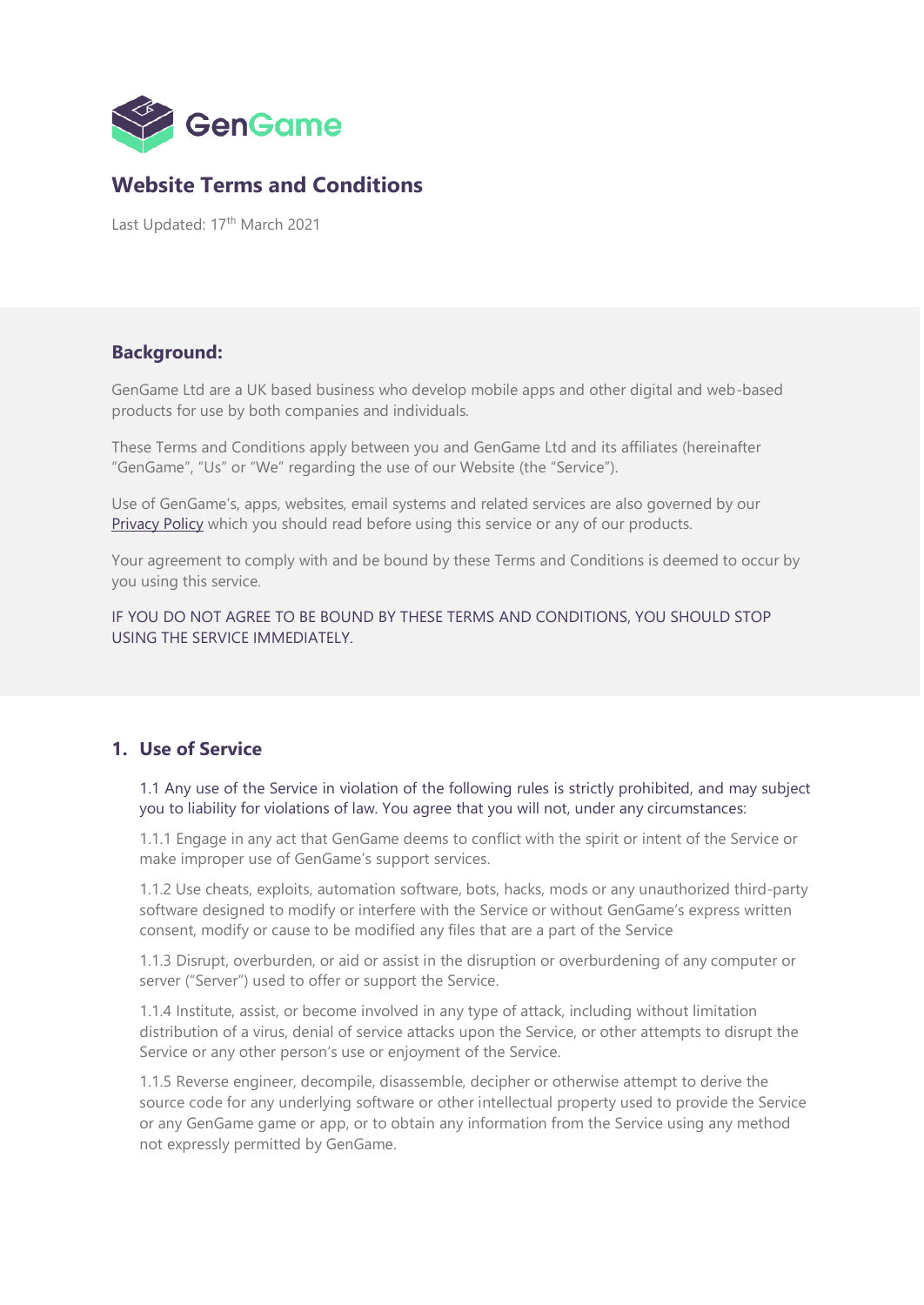#### **2. How we use your data and privacy**

of the Service is also governed by Our [Privacy Policy.](https://2429a780-6912-45ec-82ae-fecf5e57c973.filesusr.com/ugd/844f0b_d0de7d50cf4940af845608b35d3f1905.pdf) which is incorporated into these Terms and Conditions by this reference. To view the Privacy Policy, please click on the link above.

## **3. Disclaimers**

3.1 We make no warranty or representation that the Service will meet your requirements, that it will be of satisfactory quality, that it will be fit for a particular purpose, that it will not infringe the rights of third parties, that it will be compatible with all systems, that it will be secure and that all information provided will be accurate. We make no guarantee of any specific results from participation in the Service.

3.2. Whilst We use reasonable endeavours to ensure that the Service is secure and free of errors, viruses and other malware, you are strongly advised to take responsibility for your own internet security, that of your personal details and hardware used to access the Service.

3.3 Nothing in these Terms and Conditions seeks to exclude or limit Our liability with respect to your non-excludable rights as a consumer in certain jurisdictions

#### **4. Changes to the service and these terms and conditions**

We reserve the right to change the Service or these Terms and Conditions at any time. By continuing to access or use our Service after any revisions become effective, you agree to be bound by the revised terms. If you do not agree to the new terms, you are no longer authorised to use the Service

#### **5. Availability of service**

5.1 The Service is provided "as is" and on an "as available" basis. We give no warranty that the Service will be free of defects and/or faults. To the maximum extent permitted by law We provide no warranties (express or implied) of fitness for a particular purpose, accuracy of information, compatibility and satisfactory quality.

5.2 We accept no liability for any disruption or non-availability of the Service resulting from external causes including, but not limited to, ISP equipment failure, host equipment failure, communications network failure, power failure, natural events, acts of war or legal restrictions and censorship.